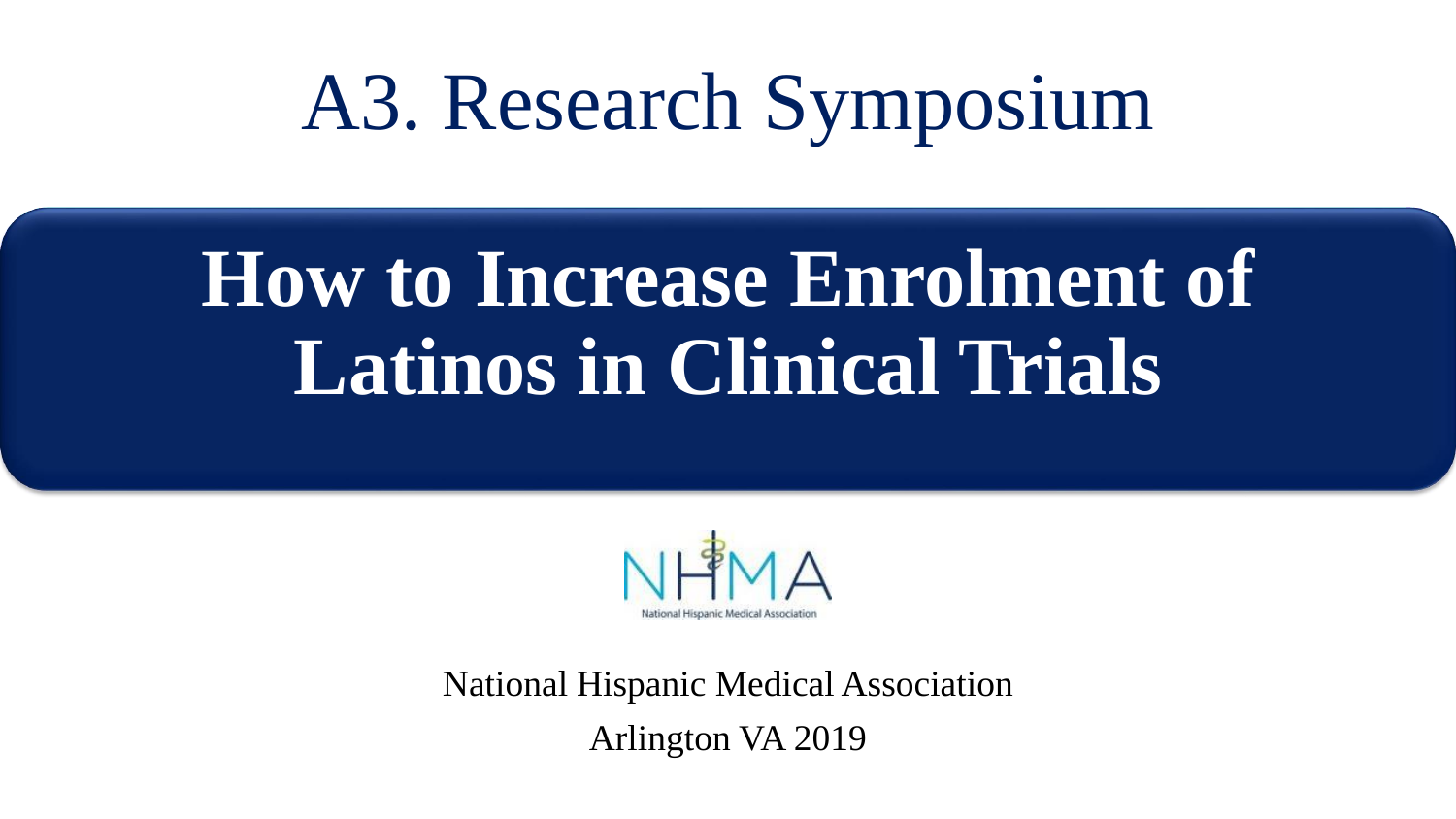# **How to Increase Latinos in Clinical Trials (CT)**

### *Moderator:* **Juan Sanabria, MD MSc FRCSC FACS FASSLD**

**Professor of Surgery, Vice-Chair Dpt. of Surgery, Scientific Director - Marshall Professor of Nutrition & Preventive Medicine – Case Western Reserve**

#### **NIMHD Initative to Increase Latinos in Clinical Trials Eliseo Perez-Stable, MD**

**Director, National Institute of Minority Health and Health Disparities National Institutes of Health (NIH) U.S. Department of Health and Human Services – Bethesda, MD**

#### **Striving for Equality: The Need for Diverse Representation in CT CAPT Richardae Araojo, PharmD**

**Assistant Commissioner for Minority Health Director of the Office of Minority Health, Food and Drug Administration U.S. Department of Health and Human Services –Silver Spring, MD**

**Strategies for Successful Recruitment and Retention of Latinos in CT Gustavo Corrales, MD** 

**Ophthalmology Attending Sibley Memorial Hospital – Bethesda, MD**

**Q and A Session**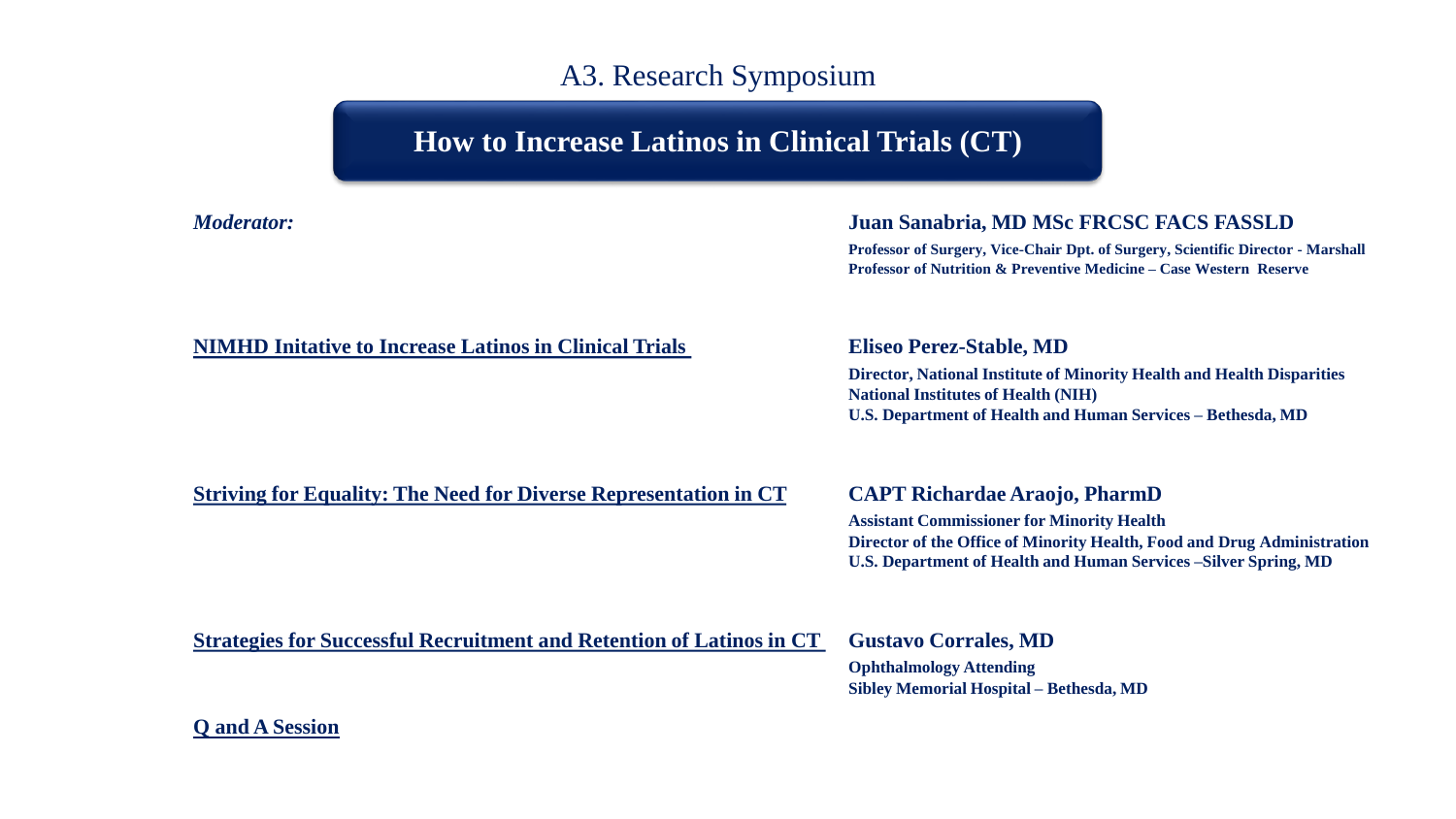## **How to Increase Enrolment of Latinos in Clinical Trials**

### **NIMHD Initative to Increase Latinos in Clinical Trials Eliseo Perez-Stable, MD**

**Director, National Institute of Minority Health and Health Disparities National Institutes of Health (NIH) U.S. Department of Health and Human Services – Bethesda, MD**



Director of the National Institutes of Health's National Institute on Minority Health and Health Disparities (NIMHD), which seeks to advance the science of minority health and health disparities research through research, training, research capacity development, public education, and information dissemination. Dr. Pérez-Stable practiced general internal medicine for 37 years at the University of California, San Francisco (UCSF) before moving to NIH in September 2015. He was professor of medicine at UCSF and chief of the Division of General Internal Medicine for 17 years. His research interests include improving the health of racial and ethnic minorities and underserved populations, advancing patient-centered care, improving cross-cultural communication skills among clinicians, and promoting diversity in the biomedical research workforce. For more than 30 years, Dr. Pérez-Stable led research on Latino smoking cessation and tobacco control policy in the United States and Latin America, addressing clinical and prevention issues in cancer screening, and mentoring over 70 minority investigators. He has published over 250 peer-reviewed articles and was elected to the National Academy of Medicine in 2001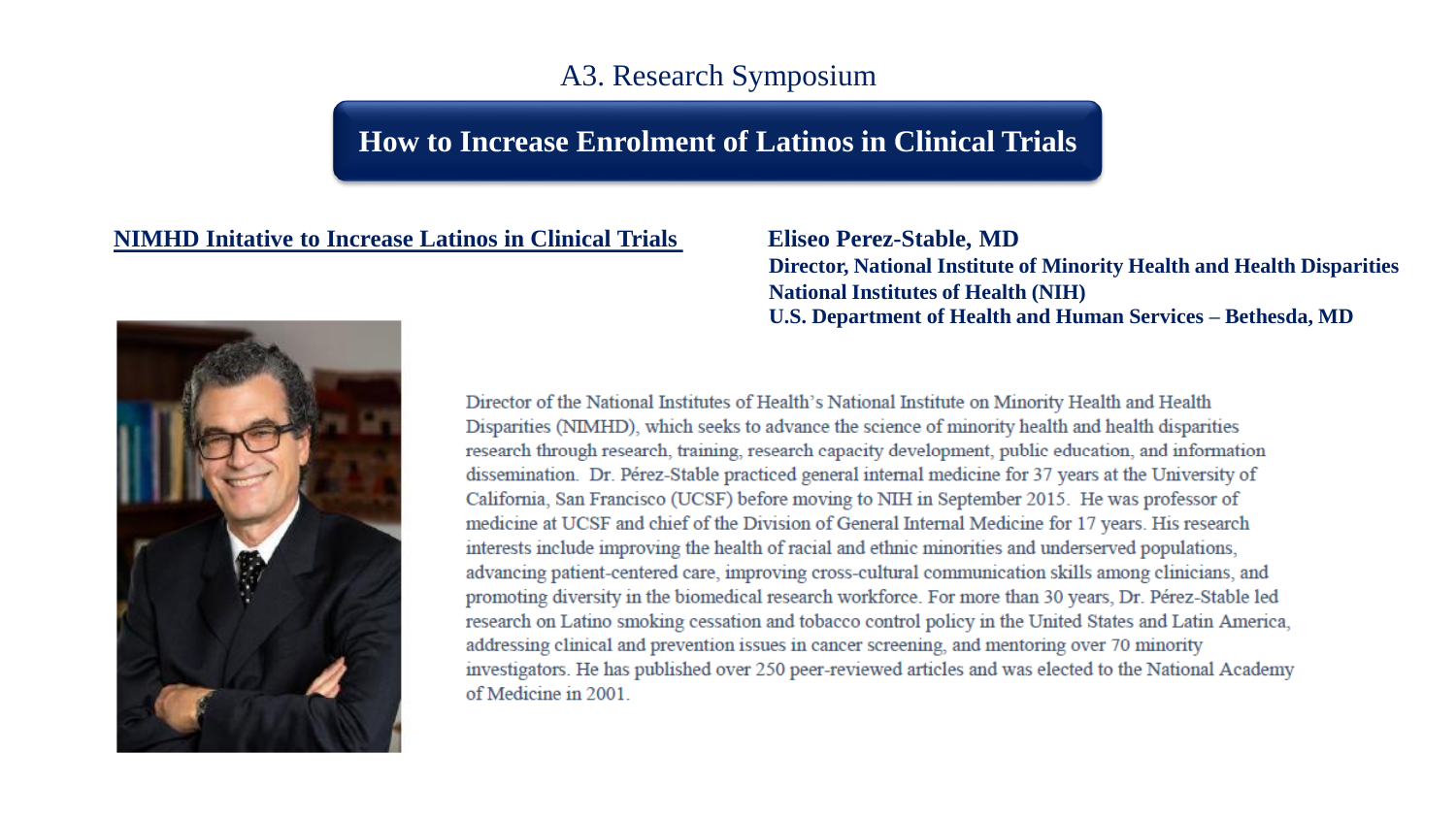## **How to Increase Enrolment of Latinos in Clinical Trials**

### **Striving for Equality: The Need for Diverse Representation in CT CAPT Richardae Araojo, PharmD**

# **Assistant Commissioner for Minority Health Director of the Office of Minority Health, FDA U.S. HHS –Silver Spring, MD**



Richardae Araojo serves as the Assistant Commissioner for Minority Health and Director of the Office of Minority Health in the Office of the Chief Scientist at the U.S. Food and Drug Administration (FDA). In this role, CAPT Araojo provides leadership, oversight, and direction on minority health and health disparity matters for the Agency. The Office of Minority Health aims to promote and protect the health of diverse populations through research and communication of regulatory science that addresses health disparities. CAPT Araojo previously served as the Director of the Office of Medical Policy Initiatives (OMPI) in FDA's Center for Drug Evaluation and Research (CDER), where she managed the OMPI immediate office and three divisions. She led a variety of broad-based medical and clinical policy initiatives to improve the science and efficiency of clinical trials and enhance professional and patient labeling. CAPT Araojo worked collaboratively with other FDA disciplines, program areas, and FDA centers to foster an interdisciplinary approach to policy development and to enhance the integration of the continuingly evolving science and policy into FDA's drug development and regulatory review processes. She provided oversight and direction for cross-cutting center and Agency working groups, as well as collaborations with external constituents, to advance medical policy development. CAPT Araojo joined FDA in 2003, where she held a number of positions in CDER's Office of New Drugs, first serving in the Division of Psychiatry Drug Products (formerly the Division of Neuropharmacological Drug Products) and then with the Pediatric and Maternal Health Staff (currently the Division of Pediatric and Maternal Health). She then transitioned to the Office of Medical Policy in 2010, where she served as Acting Director of the Division of Medical Policy Programs, Deputy Director of OMPI, and finally Director of OMPI. CAPT Araojo received her Doctor of Pharmacy Degree from Virginia Commonwealth University. completed a Pharmacy Practice Residency with Emphasis in Community Ambulatory Care at the University of Maryland, and later earned a Master's degree in Pharmacy Regulation and Policy from the University of Florida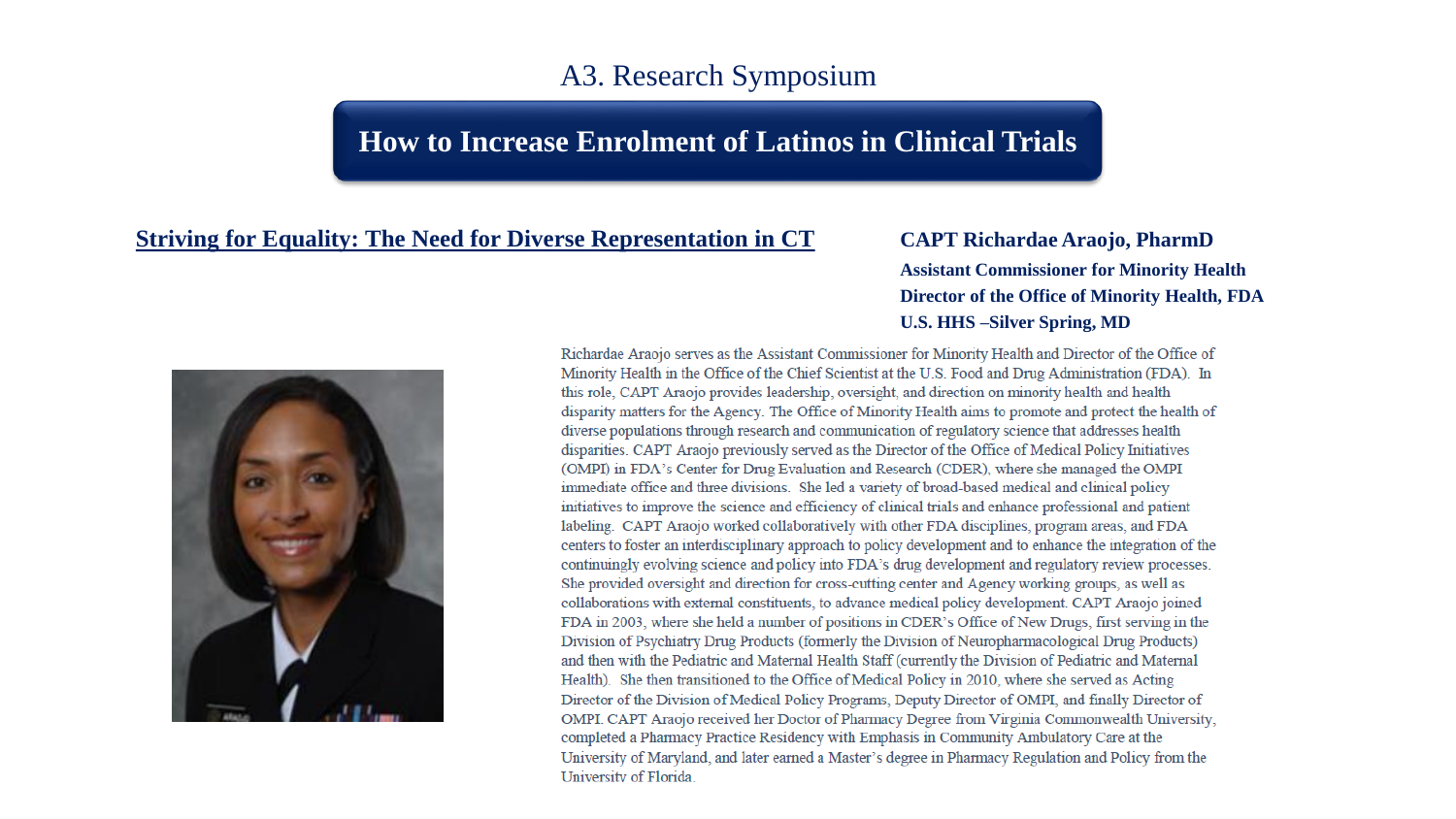## **How to Increase Enrolment of Latinos in Clinical Trials**

### **Strategies for Successful Recruitment and Retention of Latinos in CT Gustavo Corrales, MD**

**Ophthalmology Attending Sibley Memorial Hospital – Bethesda, MD**



Gustavo A. Corrales is board certified in ophthalmology by the American Board of Ophthalmology. He practices out of Vision Consultants and Surgeons, located in Falls Church, Virginia, and is affiliated with Sibley Memorial Hospital. Dr. Corrales earned his medical degree from the Universidad Nacional Autónoma de Honduras. He completed a residency in ophthalmology at the University of Pittsburgh Medical Center Eye and Ear Hospital, followed by a fellowship in Cornea and External Diseases at New York Eye and Ear Infirmary. He is actively involved in clinical trials and research. He also has an interest in international missions and travels often to offer ophthalmic services in developing countries.